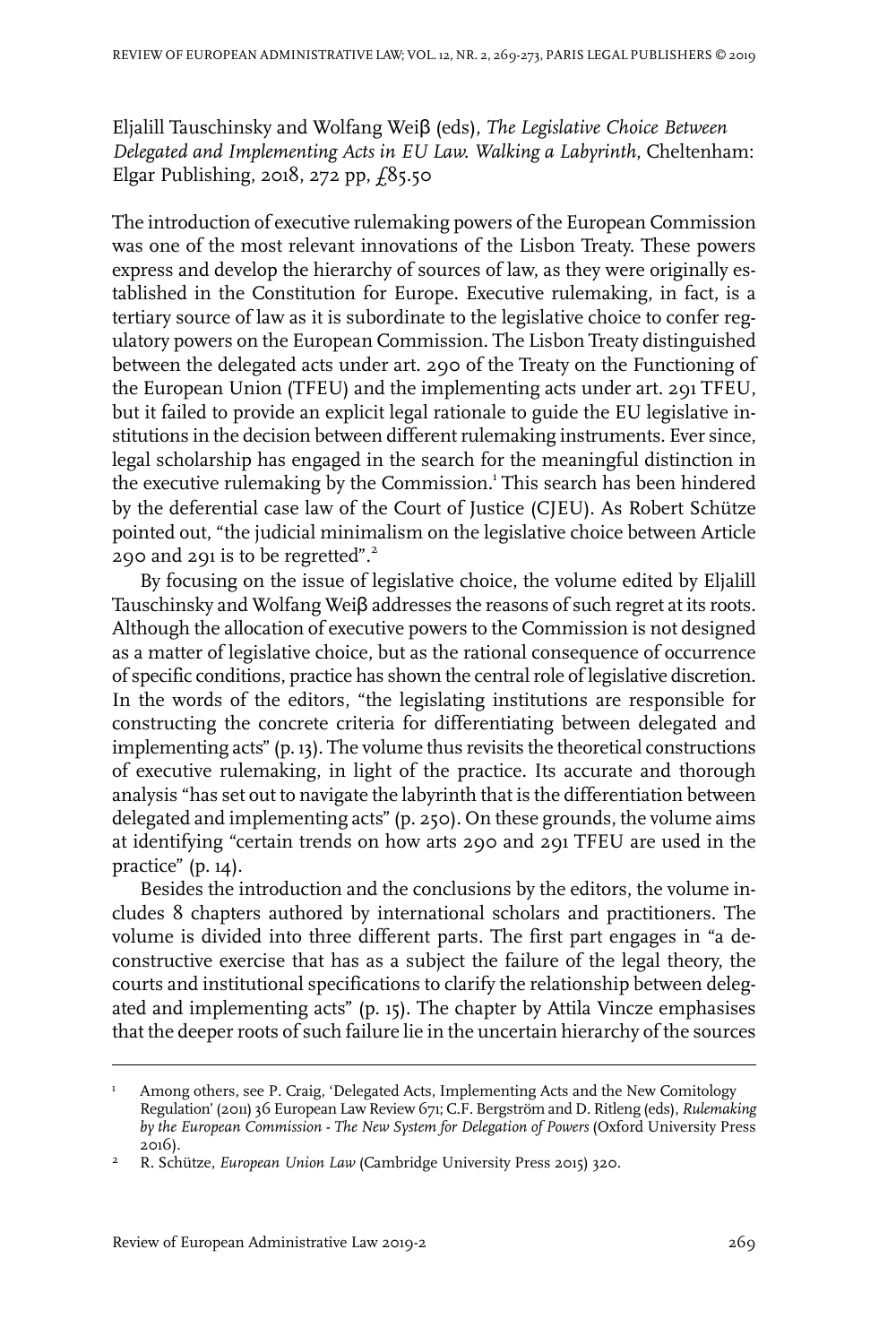of law and in the fact that neither the textual interpretation of the Treaty nor the judicial interpretation of the Court of Justice reflect a significant constitutional structure. "Hence, the whole debate around implementing and delegated powers is a symptom of a much greater problem: the unsolved political constitution of the EU" (p. 36). Beyond the technical question, substantive accountability issues are hidden and need to be addressed.

The chapter by Dmitri Zdobnõh elaborates on the fact that the case law of the Court of Justice has not explicitly engaged in any meaningful distinction between delegated and implementing instruments, showing that articles 290 and 291 TFEU are not about acts nor the allocation of powers, but "they are catalogues of mechanisms for control over the exercise of the power granted" (p. 45). This means that they trigger a system of control which can apply to any kind of act that is adopted following those procedures. The distinction is thus to be considered procedural, rather than a substantive one.

The chapter by François Lafarge shows that the procedural innovation under the Better Regulation policy does not support any consistent categorisation of delegated and implementing acts. Better Regulation is flexibly used when it favours efficiency. Insofar as Better Regulation creates "longer, more complex, time consuming and expensive, at least in terms of workforce involvement" (p. 85), the Commission adopted "a triple proportionality check" (p. 86) to decide whether delegated and implementing acts should be submitted to the Better Regulation procedure: the importance of the initiative as assessed by the Commission with wide discretion, the exclusive application of the necessary BR sequences, that is, planning, impact assessment, and consultations, and the possibility not to submit a major initiative "to the full regime of the sequence" (p. 86).

The second part builds upon this theoretical, judicial and pragmatic framework and aims to reconstruct the taxonomy of executive rulemaking in specific sectors. By illustrating the functioning of sectoral regimes, this part shows the different objectives that the flexible use of rulemaking powers by the Commission can pursue. The chapter by Jens Karsten explores the area of food and farm law and shows inconsistencies in the use of art. 290 and 291 TFEU. Through a rich illustration of cases, the chapter highlights how institutional conflicts for power and control as well as avoidance of difficult choices and responsibility (like in the case of the prorogation of the authorisation of the glyphosate pesticide) pragmatically affect the choice for delegated or implementing acts. This may also generate a "creeping re-nationalisation" of decisions (p. 100).

The chapter by Sabrina Röttger-Wirtz focuses on the pharmaceutical sector and analyses the role of subsidiarity in the choice between delegated and implementing acts in pharmacovigilance and falsified medicines. The author emphasises that although the division of competence between Member States and the EU is mentioned in the allocation of executive rulemaking powers, in practice it does not prove to be "an influential factor" (p. 144). The distinction between delegated and implementing acts seems to rest on different grounds that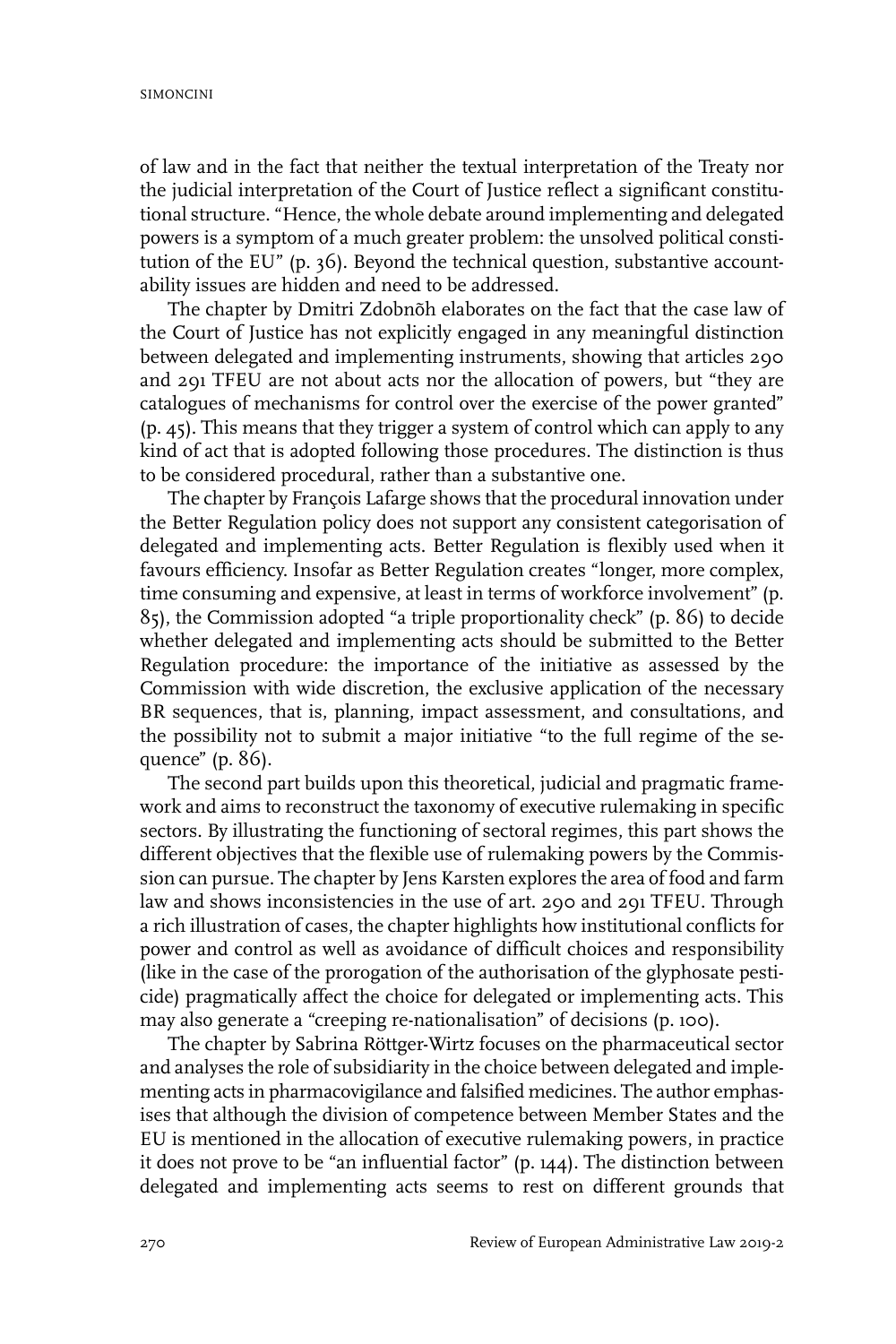identify some trends in the use of such instruments.Implementing acts provides details on a specific discipline (e.g., the information that needs to be covered by the pharmacovigilance master file on the performed activities and the quality of the data)<sup>3</sup>, defining procedural rules or adjudicating specific cases, whereas delegated acts better frame the regulatory framework by specifying additional conditions (e.g., additional scientific studies on the efficacy of medicinal products after authorisation).<sup>4</sup>

The chapter by Matteo Ortino investigates the executive rulemaking in the field of financial market regulation. The author emphasises that the weak constitutional foundation of the distinction between delegated and implementing acts, both in the Treaties and in the case-law, grants flexibility in the use of delegation instruments, which is beneficial for the efficient and effective regulation of the financial sector. The flexible legal framework allows delegation to the institution that is considered the most appropriate based on its "specific characteristics", "the interests involved" and the existing constitutional boundaries (p. 158). EU institutions have developed this rationale in the definition of some non-binding criteria for delegation in the 2016 Inter-Institutional Agreement on Better Law Making and its Annex on the Common understanding on Delegated Acts. Additional negotiations on the use of delegated and implementing acts started in 2017 and this codification should provide "smooth institutional relations", while providing "more clarity and transparency in the allocation of regulatory tasks among the different actors involved (institutions, agencies, etc.), to the overall benefit of stakeholders and thus of the EU legal system" (p. 173).

The last part of the volume reflects on the Commission's executive rulemaking in the wider framework of EU law and regulation, analysing such powers in the fragmented context of EU executive rulemaking powers. The chapter by Merijn Chamon contrasts the Commission's powers with the implementing powers of EU agencies. The author points out the risk that greater empowerment of EU agencies, especially after the *ESMA short-selling* case,<sup>5</sup> may circumvent the use of art. 290 and 291 TFEU. For this reason, the study of delegated and implementing acts shall be analysed in context, distinguishing not only the two sub-categories of executive rulemaking by the Commission, but also the Com-

Commission Implementing Regulation (EU) No 520/2012 of 19 June 2012 on the performance of pharmacovigilance activities provided for in Regulation (EC) No 726/2004 of the European 3 Parliament and of the Council and Directive 2001/83/EC of the European Parliament and of the Council, art  $2$ , art  $15(1)(a)$ .

Commission Delegated Regulation (EU) No 357/2014 of 3 February 2014 supplementing Directive 2001/83/EC of the European Parliament and of the Council and Regulation (EC) No 4 726/2004 of the European Parliament and of the Council as regards situations in which postauthorisation efficacy studies may be required.

Case C-270/12 *United Kingdom of Great Britain and Northern Ireland v European Parliament and* 5 *Council of the European Union* [2014] EU:C:2014:18.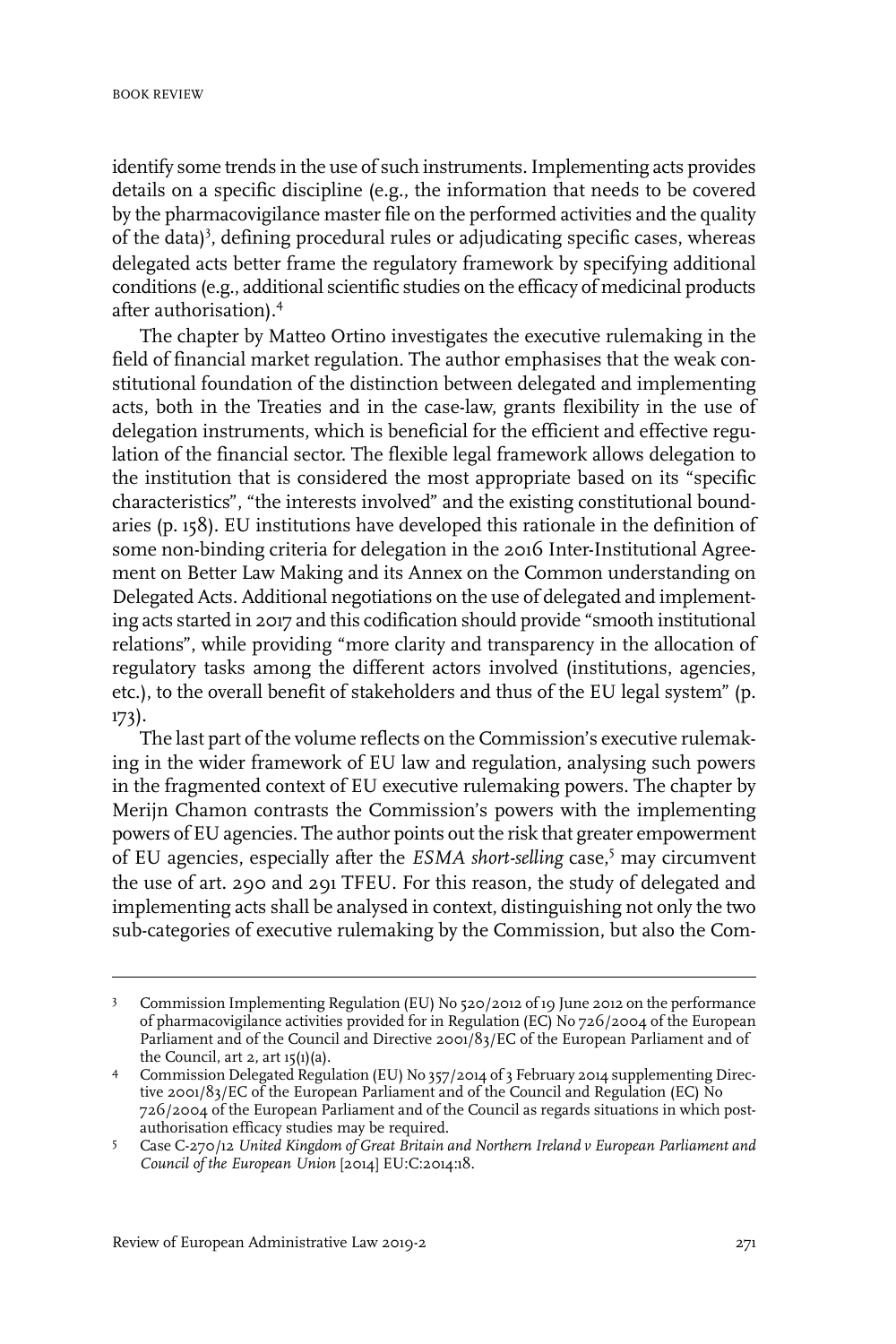mission's powers from the EU agencies' rulemaking powers. By elaborating on the limits to delegation developed under the Meroni doctrine as revisited in the *ESMA short-selling* case, Chamon identifies "the third demarcation line distinguishing Commission implementation from Agency implementation" (p. 188), which lies in the professional profile and expertise of EU agencies together with the recognition of a certain margin of discretion on the EU legislative institutions within the constitutional boundaries set by the Meroni doctrine.

The chapter by Andrea Ott analyses the practice of the Commission to conclude international agreements in the form of financial, technical and cooperation agreements that are not based and do not follow the procedure under art. 218 and 219 TFEU, but are much more in line with the structure of executive rulemaking under art. 290 and 291 TFEU as they find their legal basis in secondary law. With no explicit legal basis in the Treaties and no inter-institutional agreement on their use, the institutional balance of powers and sincere cooperation remain open issues.

The volume meaningfully explains the trade-off between legal uncertainty and flexibility in the use of delegated and implementing acts as the structural consequence of wider issues that characterise EU law and regulation. Firstly, the absence of a substantive distinction between legislative and non-legislative acts is recognised as the key problem of delegation. This issue is related to the distinction between political and technical choices. The EU case law identified in the non-delegation principle the rule according to which EU institutions shall exercise the functions that the Treaties conferred upon them, strongly circumscribing the cases for delegation. Yet, the recognition of "the basic elements of the matter" to be reserved to the legislative choice under the *Köster* case law<sup>6</sup> or of the "clearly defined executive powers" that can be delegated under the Meroni case law<sup>7</sup> cannot be effectively outlined in the abstract. Secondly, the Lisbon treaty and the post-Lisbon case law did not clarify the notion of implementation. Thirdly, the competition of EU institutions in the exercise of executive powers contributed to blurring the differentiation.

Enhanced ex ante controls and institutional dialogue aimed atrationalisation of the current framework are identified as key instruments that can contribute to reducing legal uncertainty. By elaborating on the findings of the chapters, the recommendation of the editors is thus to justify the legislative choice on delegated and implementing acts on the distinction between procedural and substantive matters. On these grounds, the editors invite the CJEU to control the delegation criteria more seriously and the EU institutions to "deliver on the promise of simplification under which the distinction between legislative and

Case C-25/70 *Einfuhr- und Vorratsstelle für Getreide und Futtermittel v Köster et Berodt & Co.* [1970] ECR-1161, para 6. 6

Case C-9/56 and C-10/56 *Meroni & Co., Industrie Metallurgiche, SpA v High Authority of the European Coal and Steel Community* [1958] ECR-53, para 152. 7